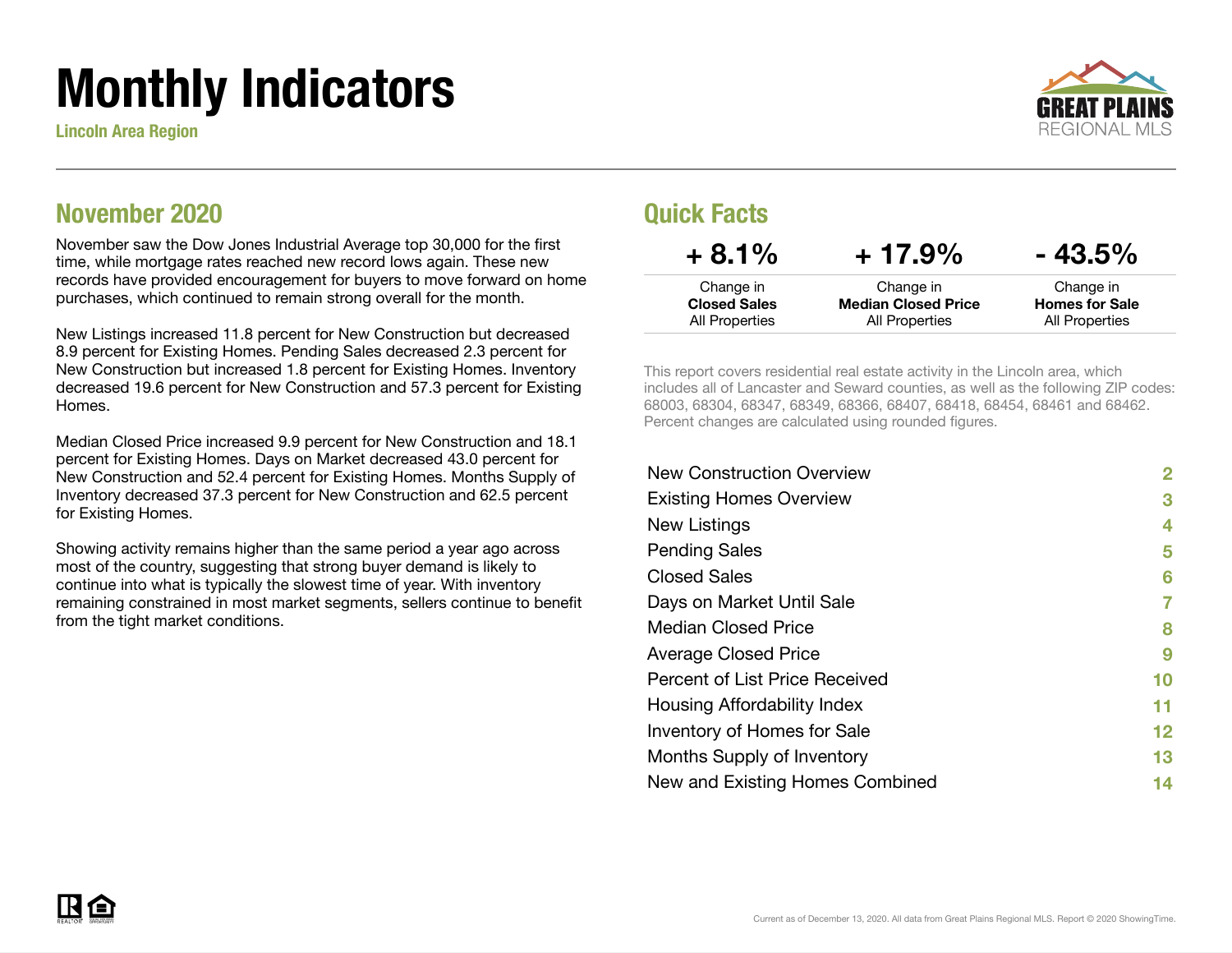### New Construction Overview

Key metrics by report month and for year-to-date (YTD) starting from the first of the year. New Construction properties only.



| <b>Key Metrics</b>                    | <b>Historical Sparkbars</b>                                           | 11-2019   | 11-2020   | % Change | <b>YTD 2019</b> | <b>YTD 2020</b> | % Change |
|---------------------------------------|-----------------------------------------------------------------------|-----------|-----------|----------|-----------------|-----------------|----------|
| <b>New Listings</b>                   | $5 - 2020$<br>11-2018<br>$5 - 2019$<br>11-2019<br>$11 - 2020$         | 85        | 95        | $+11.8%$ | 1,154           | 1,263           | $+9.4%$  |
| <b>Pending Sales</b>                  | $11 - 2018$<br>$5 - 2019$<br>$11 - 2019$<br>$5 - 2020$<br>$11 - 2020$ | 43        | 42        | $-2.3%$  | 617             | 800             | $+29.7%$ |
| <b>Closed Sales</b>                   | $5 - 2019$<br>$11 - 2019$<br>$5 - 2020$<br>11-2018<br>11-2020         | 51        | 58        | $+13.7%$ | 620             | 695             | $+12.1%$ |
| Days on Market Until Sale             | $5 - 2019$<br>$11 - 2019$<br>$5 - 2020$<br>$11 - 2018$<br>$11 - 2020$ | 79        | 45        | $-43.0%$ | 58              | 56              | $-3.4%$  |
| <b>Median Closed Price</b>            | $11 - 2018$<br>$11 - 2019$<br>$5 - 2020$<br>$11 - 2020$<br>5-2019     | \$329,136 | \$361,799 | $+9.9%$  | \$309,950       | \$330,710       | $+6.7%$  |
| <b>Average Closed Price</b>           | $11 - 2018$<br>$5 - 2019$<br>$5 - 2020$<br>$11 - 2019$<br>$11 - 2020$ | \$334,748 | \$373,633 | $+11.6%$ | \$317,960       | \$340,793       | $+7.2%$  |
| <b>Percent of List Price Received</b> | $11 - 2018$<br>$5 - 2019$<br>11-2019<br>$5 - 2020$<br>11-2020         | 100.6%    | 101.4%    | $+0.8%$  | 100.6%          | 100.7%          | $+0.1%$  |
| <b>Housing Affordability Index</b>    | 11-2019<br>$11 - 2018$<br>$5 - 2019$<br>$5 - 2020$<br>$11 - 2020$     | 103       | 99        | $-3.9%$  | 109             | 108             | $-0.9%$  |
| <b>Inventory of Homes for Sale</b>    | $5 - 2020$<br>11-2020<br>$11 - 2018$<br>$5 - 2019$<br>11-2019         | 326       | 262       | $-19.6%$ |                 |                 |          |
| <b>Months Supply of Inventory</b>     | $5 - 2020$<br>$11 - 2018$<br>$5 - 2019$<br>$11 - 2019$<br>$11 - 2020$ | 5.9       | 3.7       | $-37.3%$ |                 |                 |          |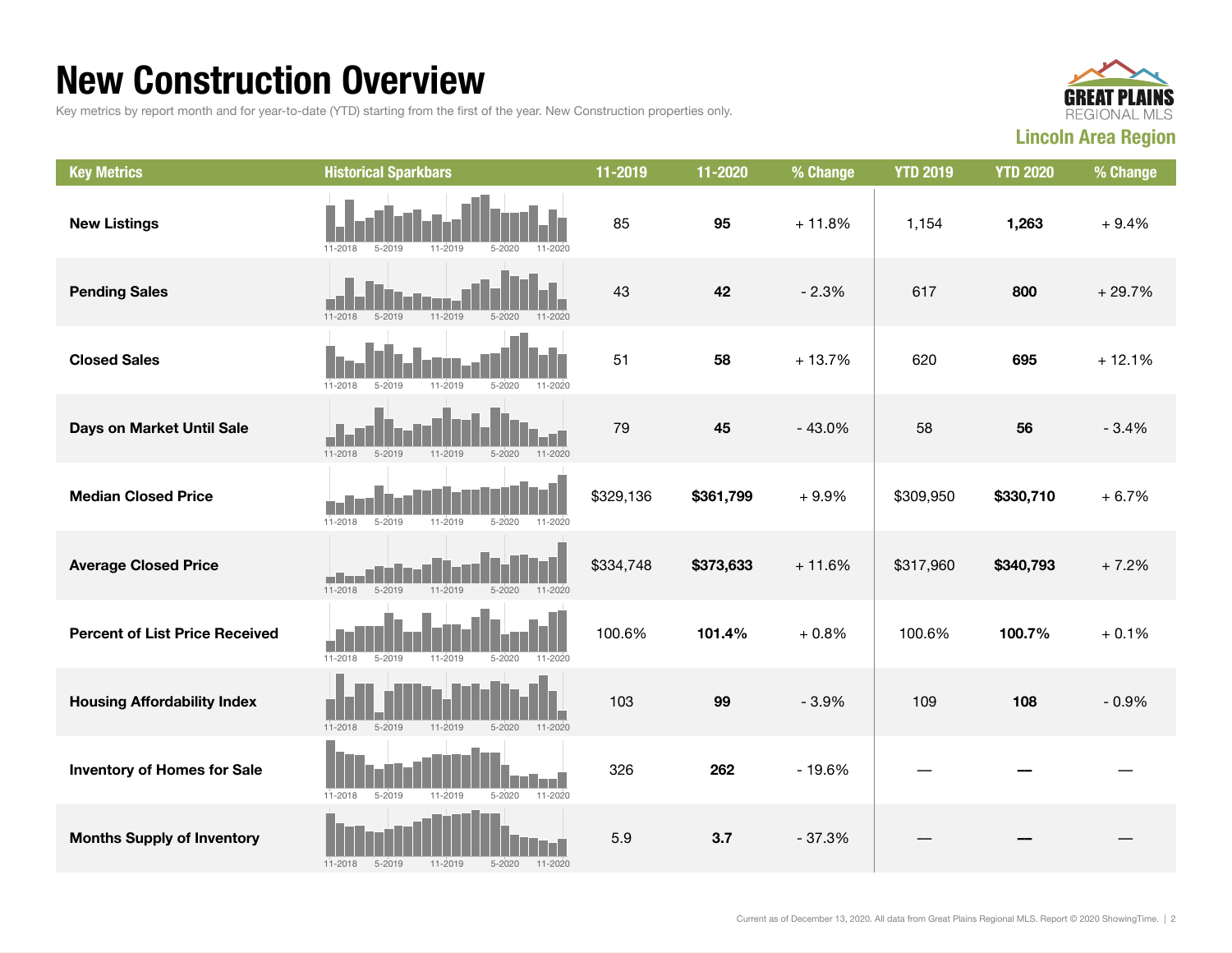## Existing Homes Overview

Key metrics by report month and for year-to-date (YTD) starting from the first of the year. Existing Homes properties only.



| <b>Key Metrics</b>                    | <b>Historical Sparkbars</b>                                           | 11-2019   | 11-2020   | % Change | <b>YTD 2019</b> | <b>YTD 2020</b> | % Change |
|---------------------------------------|-----------------------------------------------------------------------|-----------|-----------|----------|-----------------|-----------------|----------|
| <b>New Listings</b>                   | $11 - 2018$<br>$5 - 2019$<br>11-2019<br>$5 - 2020$<br>11-2020         | 336       | 306       | $-8.9%$  | 5,184           | 4,863           | $-6.2%$  |
| <b>Pending Sales</b>                  | $11 - 2018$<br>$5 - 2019$<br>11-2019<br>$5 - 2020$<br>$11 - 2020$     | 273       | 278       | $+1.8%$  | 3,870           | 4,297           | $+11.0%$ |
| <b>Closed Sales</b>                   | $11 - 2018$<br>$5 - 2019$<br>$11 - 2019$<br>$5 - 2020$<br>11-2020     | 306       | 328       | $+7.2%$  | 3,744           | 4,069           | $+8.7%$  |
| Days on Market Until Sale             | $5 - 2019$<br>11-2019<br>11-2020<br>$11 - 2018$<br>$5 - 2020$         | 21        | 10        | $-52.4%$ | 22              | 17              | $-22.7%$ |
| <b>Median Closed Price</b>            | 11-2019<br>$5 - 2020$<br>$11 - 2018$<br>$5 - 2019$<br>11-2020         | \$181,875 | \$214,750 | $+18.1%$ | \$188,000       | \$207,000       | $+10.1%$ |
| <b>Average Closed Price</b>           | $11 - 2018$<br>$5 - 2019$<br>$11 - 2019$<br>$5 - 2020$<br>11-2020     | \$213,595 | \$241,371 | $+13.0%$ | \$219,504       | \$236,891       | $+7.9%$  |
| <b>Percent of List Price Received</b> | $11 - 2018$<br>$5 - 2019$<br>11-2019<br>$5 - 2020$<br>11-2020         | 97.9%     | 100.3%    | $+2.5%$  | 98.5%           | 99.8%           | $+1.3%$  |
| <b>Housing Affordability Index</b>    | $11 - 2018$<br>$5 - 2019$<br>11-2019<br>$5 - 2020$<br>11-2020         | 186       | 166       | $-10.8%$ | 180             | 173             | $-3.9%$  |
| <b>Inventory of Homes for Sale</b>    | $11 - 2018$<br>$5 - 2019$<br>11-2019<br>$5 - 2020$<br>11-2020         | 560       | 239       | $-57.3%$ |                 |                 |          |
| <b>Months Supply of Inventory</b>     | $11 - 2018$<br>$5 - 2019$<br>$11 - 2019$<br>$5 - 2020$<br>$11 - 2020$ | 1.6       | 0.6       | $-62.5%$ |                 |                 |          |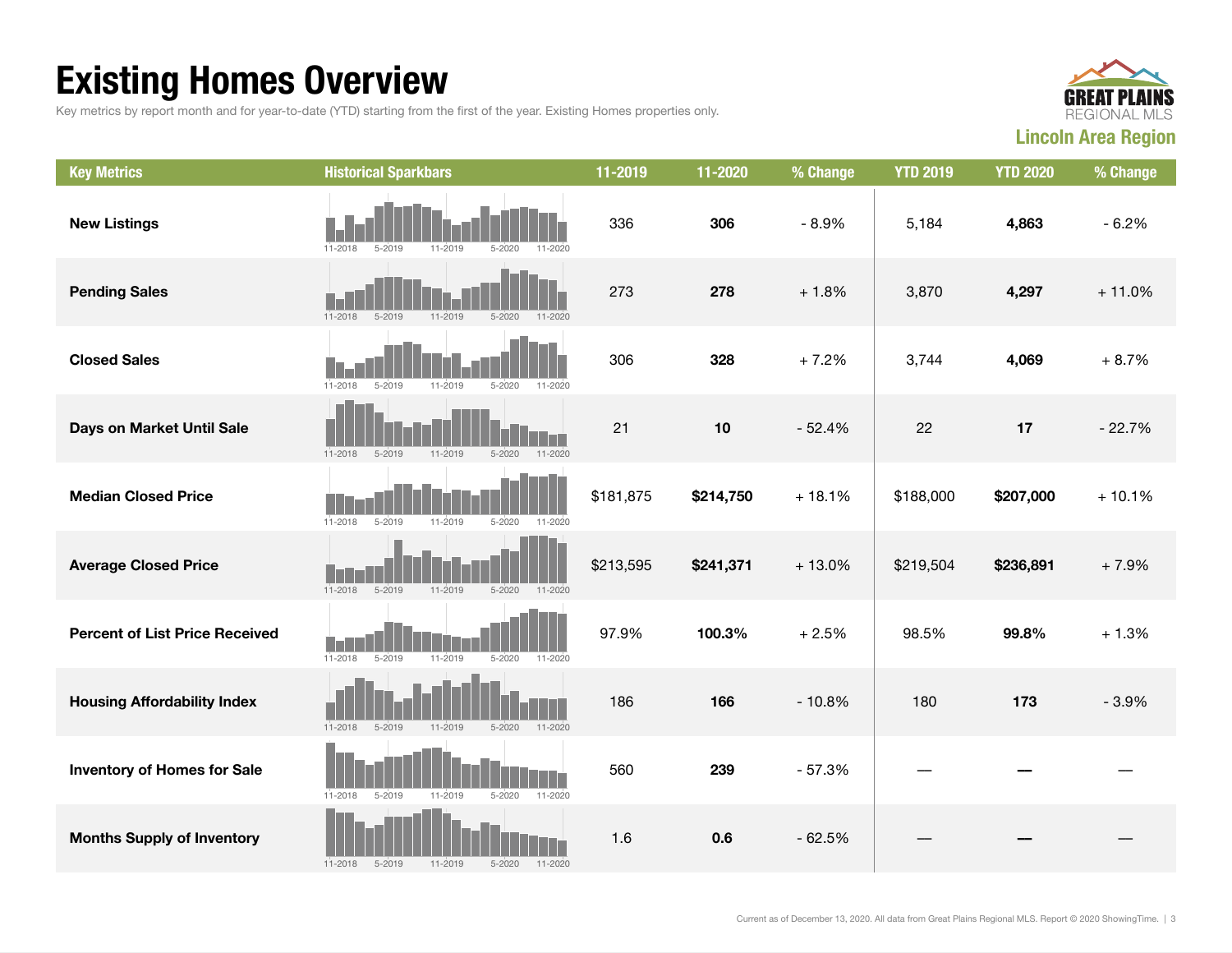## New Listings

A count of the properties that have been newly listed on the market in a given month.





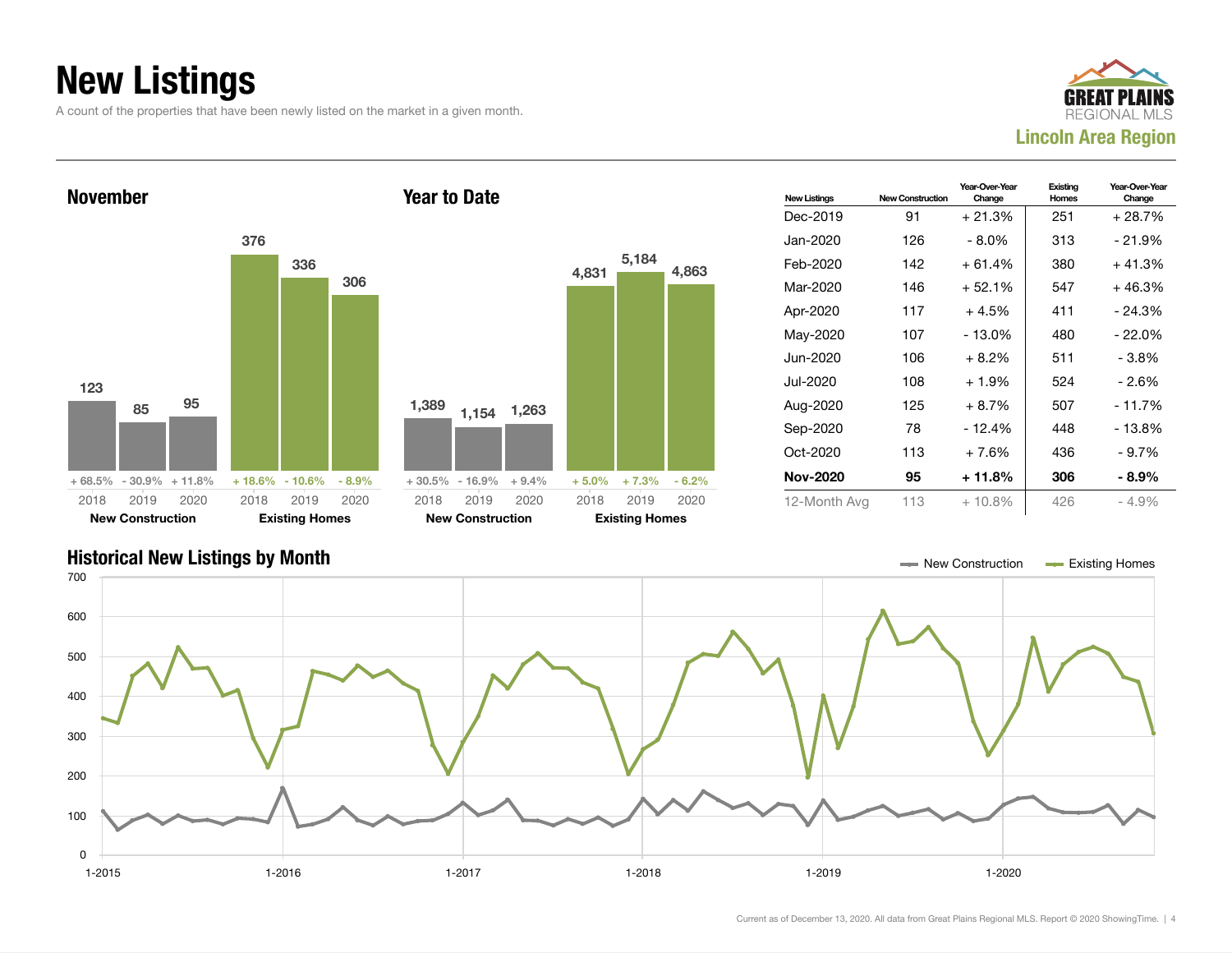### Pending Sales

A count of the properties on which offers have been accepted in a given month.







Current as of December 13, 2020. All data from Great Plains Regional MLS. Report © 2020 ShowingTime. | 5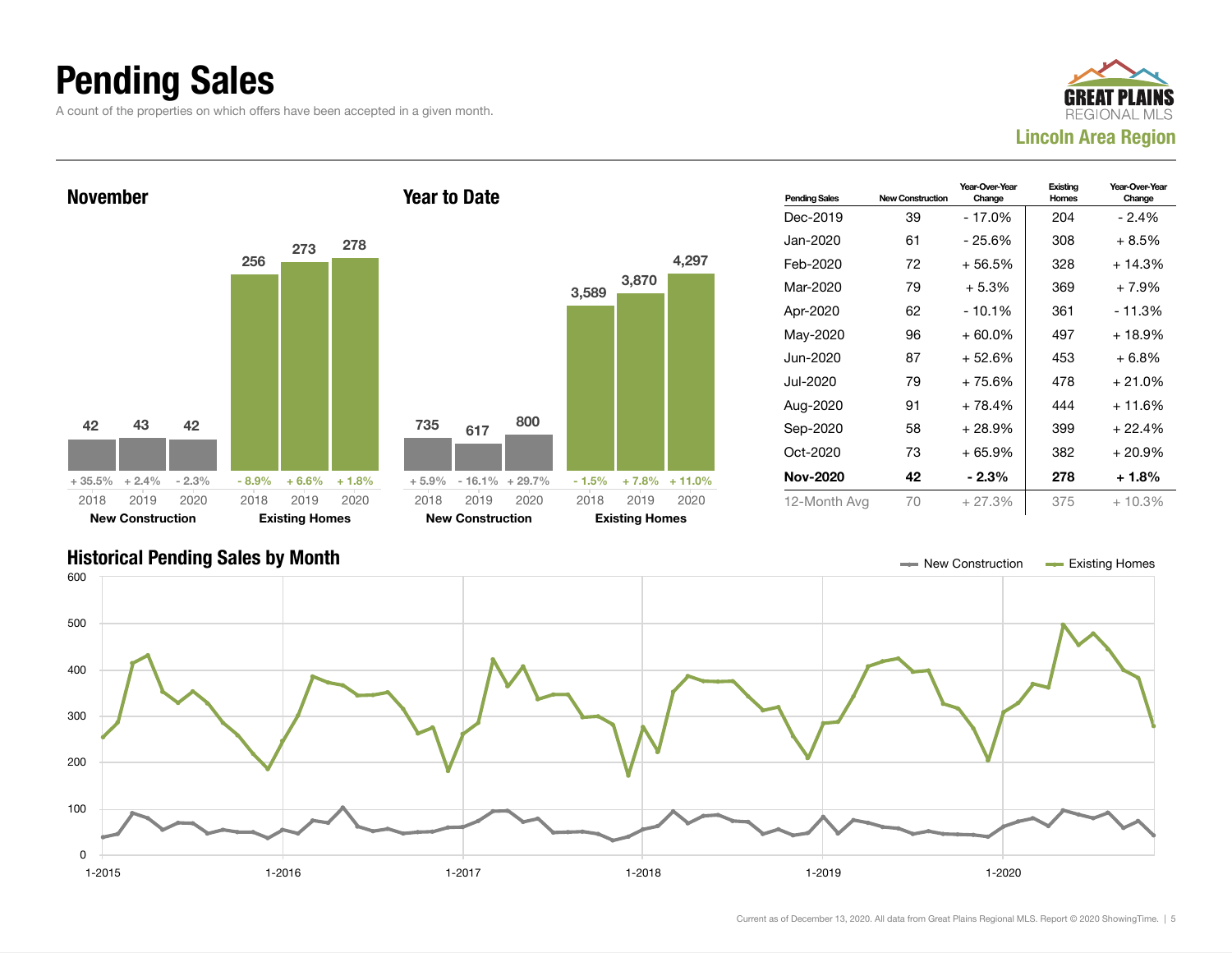### Closed Sales

A count of the actual sales that closed in a given month.





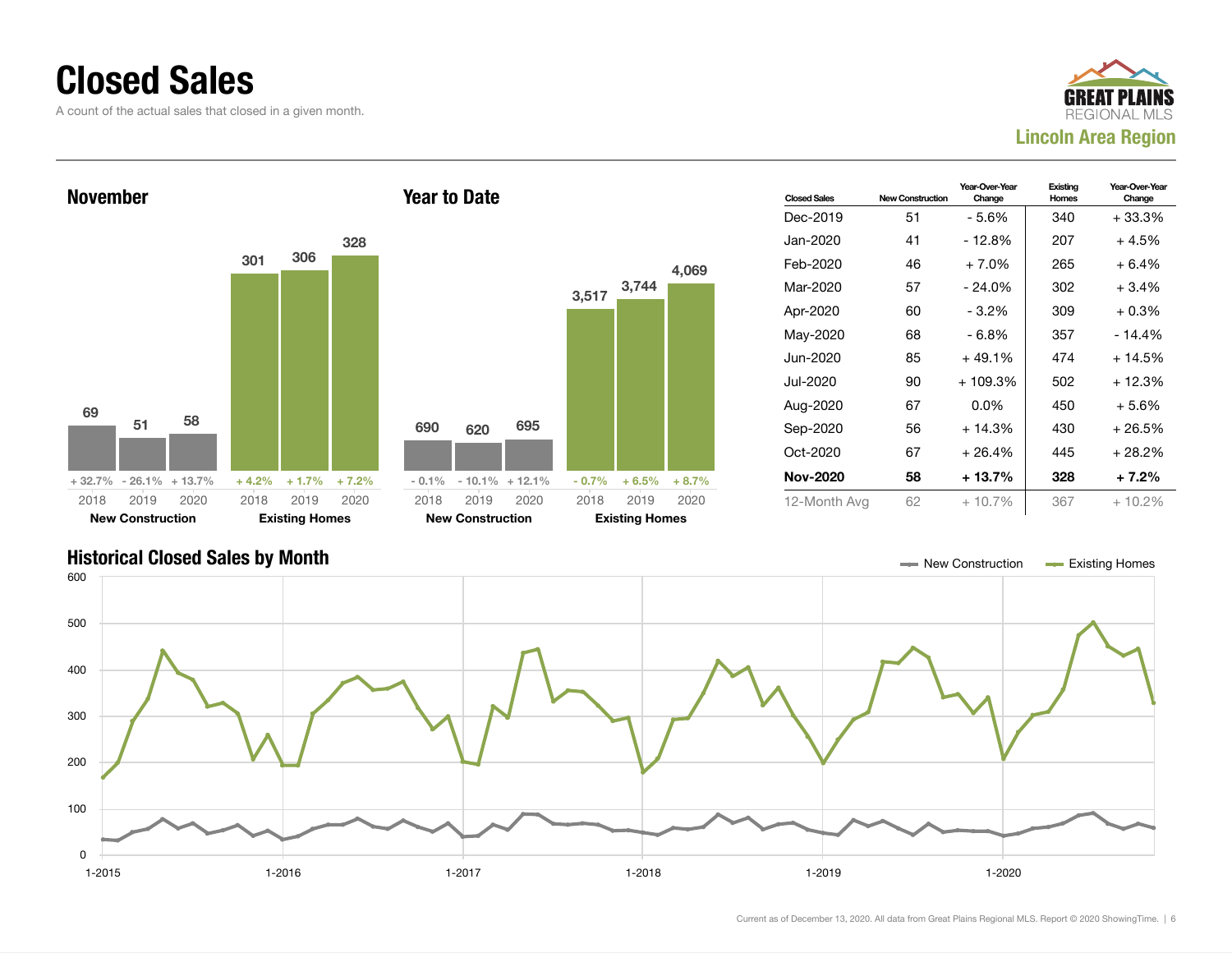### Days on Market Until Sale

Average number of days between when a property is listed and when an offer is accepted in a given month.





|                                               | LULU. THIU IU HUL LIIU UYULUUU UI LIIU IHUIVIUULI IIYUI UU UDUYU. |  |
|-----------------------------------------------|-------------------------------------------------------------------|--|
| Historical Days on Market Until Sale by Month | $\equiv$ New Construction $\equiv$ Existing Homes                 |  |

| Days on Market | <b>New Construction</b> | Year-Over-Year<br>Change | Existing<br>Homes | Year-Over-Year<br>Change |
|----------------|-------------------------|--------------------------|-------------------|--------------------------|
| Dec-2019       | 62                      | $+10.7%$                 | 29                | $-9.4%$                  |
| Jan-2020       | 60                      | $+57.9%$                 | 29                | - 19.4%                  |
| Feb-2020       | 71                      | $+42.0%$                 | 29                | $-12.1%$                 |
| Mar-2020       | 51                      | - 1.9%                   | 29                | $-12.1%$                 |
| Apr-2020       | 80                      | + 1.3%                   | 21                | - 19.2%                  |
| May-2020       | 71                      | $+14.5%$                 | 14                | - 26.3%                  |
| Jun-2020       | 61                      | $+24.5%$                 | 18                | - 10.0%                  |
| Jul-2020       | 57                      | $+26.7%$                 | 16                | $+6.7%$                  |
| Aug-2020       | 47                      | $-14.5%$                 | 12                | - 36.8%                  |
| Sep-2020       | 35                      | $-34.0%$                 | 12                | - 29.4%                  |
| Oct-2020       | 41                      | - 34.9%                  | 9                 | - 57.1%                  |
| Nov-2020       | 45                      | - 43.0%                  | 10                | - 52.4%                  |
| 12-Month Avg*  | 57                      | $-1.1%$                  | 18                | $-23.2\%$                |

\* Days on Market for all properties from December 2019 through November 2020. This is not the average of the individual figures above.



17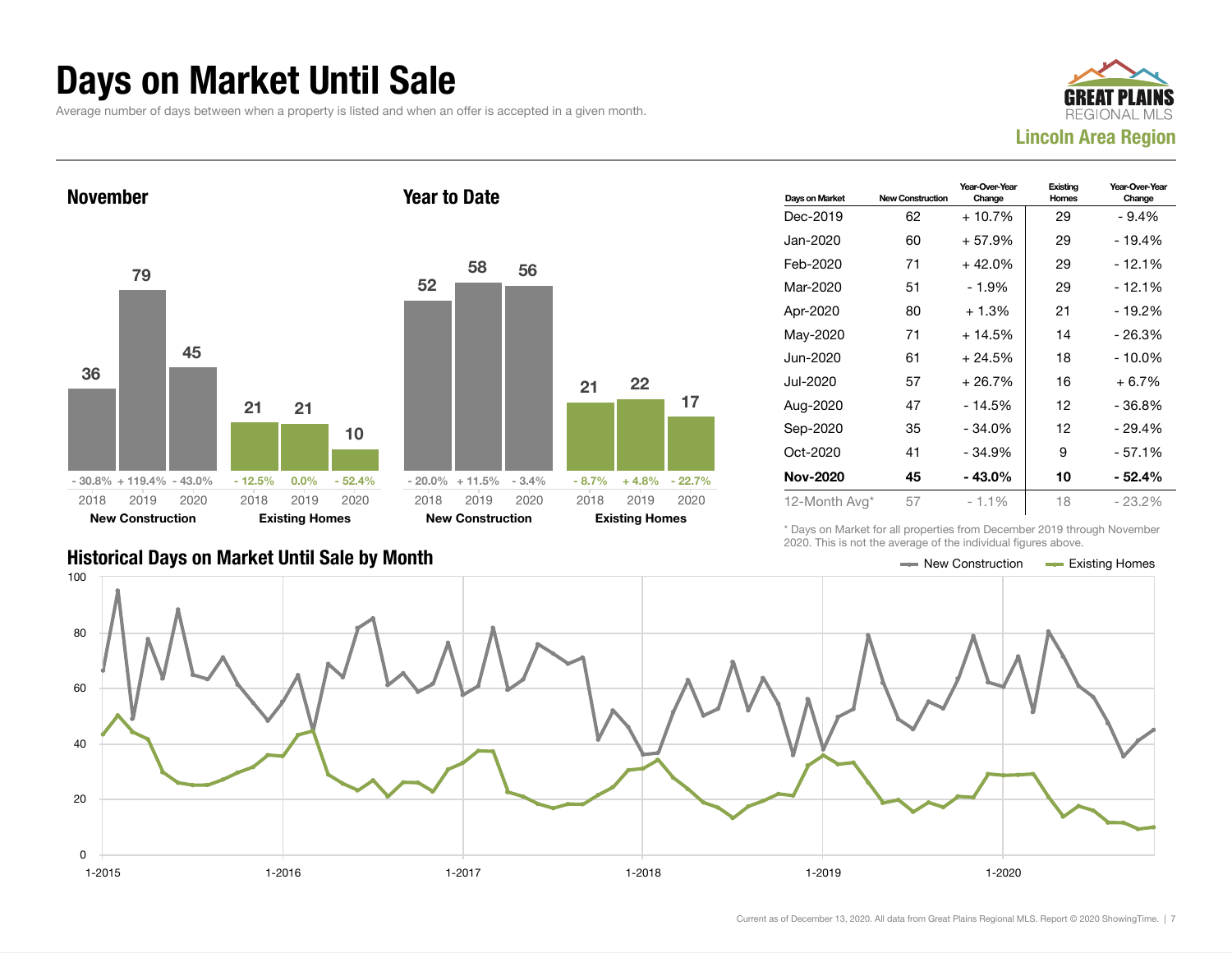### Median Closed Price

Point at which half of the sales sold for more and half sold for less, not accounting for seller concessions, in a given month.





| <b>Median Closed Price</b> | <b>New Construction</b> | Year-Over-Year<br>Change | Existing<br><b>Homes</b> | Year-Over-Year<br>Change |
|----------------------------|-------------------------|--------------------------|--------------------------|--------------------------|
| Dec-2019                   | \$309,900               | + 11.5%                  | \$190,000                | + 5.6%                   |
| Jan-2020                   | \$317,900               | $+5.5%$                  | \$186,000                | + 5.6%                   |
| Feb-2020                   | \$318,224               | $+9.1%$                  | \$179,000                | $+5.9%$                  |
| Mar-2020                   | \$325,000               | + 10.2%                  | \$189.950                | + 9.2%                   |
| Apr-2020                   | \$320,603               | $-3.1\%$                 | \$190,000                | $+2.7%$                  |
| May-2020                   | \$324,045               | $+6.4%$                  | \$210,000                | + 12.0%                  |
| Jun-2020                   | \$332,500               | $+12.4%$                 | \$207,000                | + 3.5%                   |
| Jul-2020                   | \$342,375               | $+13.4%$                 | \$221,750                | + 10.9%                  |
| Aug-2020                   | \$326,700               | $+3.1\%$                 | \$215,000                | + 13.2%                  |
| Sep-2020                   | \$318,415               | $+1.1%$                  | \$215,000                | $+7.7%$                  |
| Oct-2020                   | \$338,490               | $+5.2\%$                 | \$218,000                | + 13.6%                  |
| <b>Nov-2020</b>            | \$361,799               | $+9.9\%$                 | \$214,750                | + 18.1%                  |
| 12-Month Avg*              | \$330,000               | $+7.5%$                  | \$206,100                | $+9.9\%$                 |

\* Median Closed Price for all properties from December 2019 through November 2020. This is not the average of the individual figures above.



\$207,000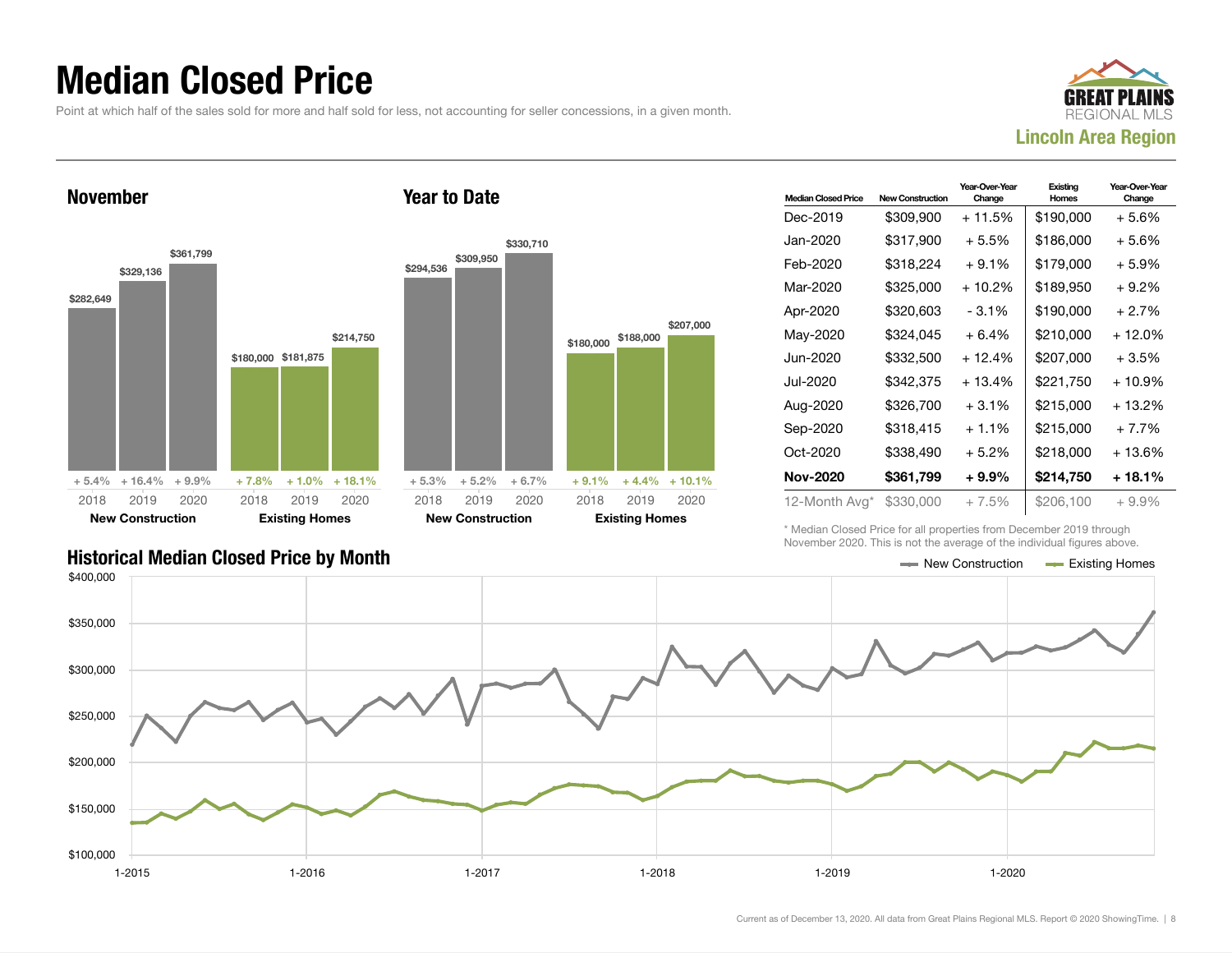### Average Closed Price

Average sales price for all closed sales, not accounting for seller concessions, in a given month.



November



Year to Date

| <b>Average Closed Price</b> | <b>New Construction</b> | Year-Over-Year<br>Change | Existing<br><b>Homes</b> |         |
|-----------------------------|-------------------------|--------------------------|--------------------------|---------|
| Dec-2019                    | \$319,329               | $+4.2\%$                 | \$221,301                | $+9.1%$ |
| Jan-2020                    | \$322,662               | $+7.9%$                  | \$209,003                | $+2.7%$ |
| Feb-2020                    | \$325,817               | $+9.2\%$                 | \$216.071                | $+7.9%$ |
| Mar-2020                    | \$351,810               | $+12.6%$                 | \$215,549                | $+4.3%$ |
| Apr-2020                    | \$338,215               | $+5.5%$                  | \$222,193                | $+7.4%$ |
| May-2020                    | \$323,864               | $+2.6%$                  | \$232,127                | $+6.1%$ |
| Jun-2020                    | \$344,573               | + 5.9%                   | \$229,136                | - 7.0%  |
| Jul-2020                    | \$346,571               | $+9.9%$                  | \$250,714                | + 12.4% |
| Aug-2020                    | \$339,165               | $+8.5%$                  | \$252,596                | + 14.5% |
| Sep-2020                    | \$331,289               | $+2.3%$                  | \$252,566                | $+9.2%$ |
| Oct-2020                    | \$340,870               | $+1.0%$                  | \$249,085                | + 12.8% |
| Nov-2020                    | \$373,633               | $+11.6%$                 | \$241,371                | + 13.0% |
| 12-Month Avg*               | \$339,325               | + 7.0%                   | \$235,688                | $+7.9%$ |

\* Average Closed Price for all properties from December 2019 through November 2020. This is not the average of the individual figures above.



### Historical Average Closed Price by Month  $\blacksquare$  Existing Homes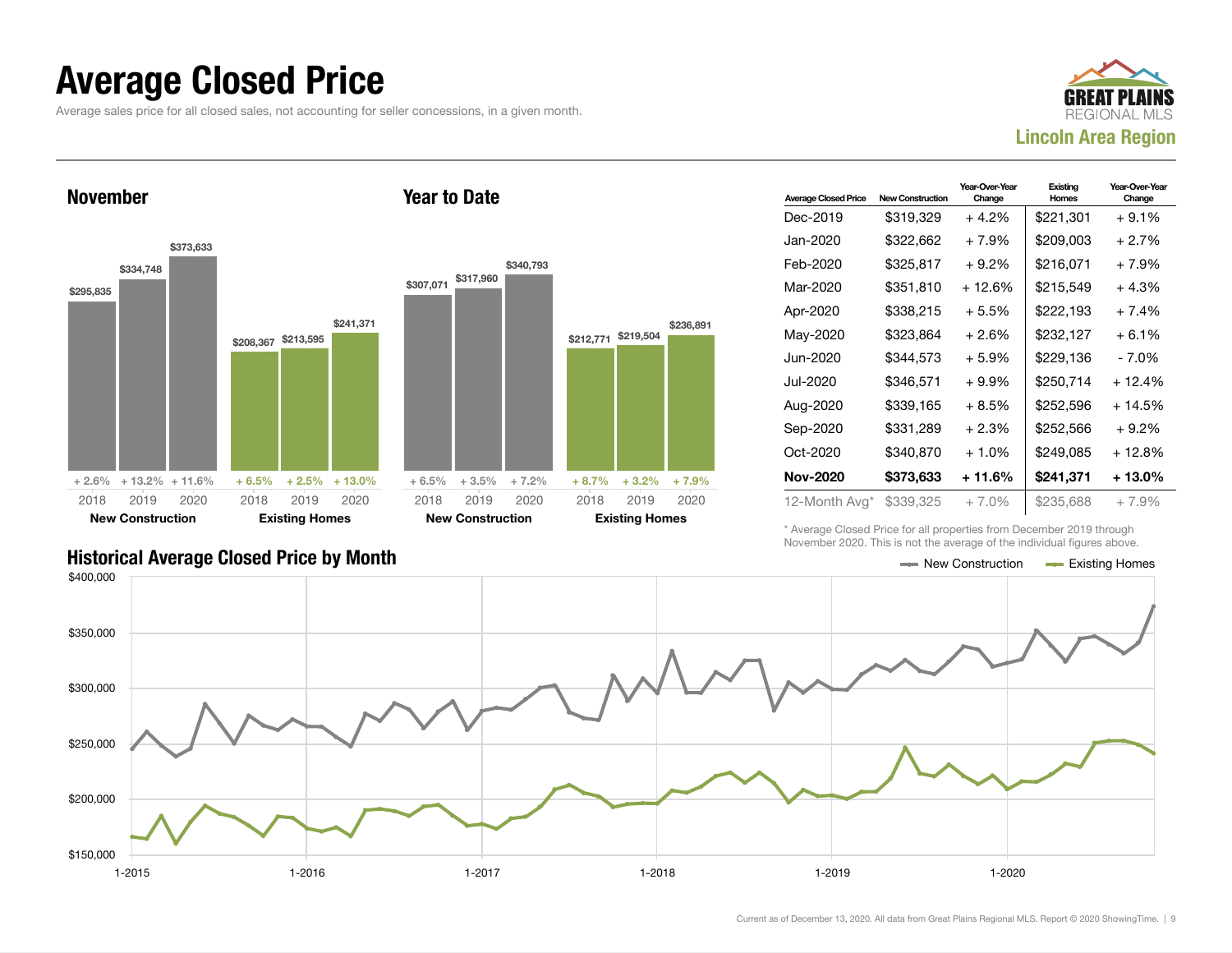### Percent of List Price Received

Percentage found when dividing a property's sales price by its most recent list price, then taking the average for all properties sold in a given month, not accounting for seller concessions.



Year-Over-Year

**Existing** 



### Historical Percent of List Price Received by Month New Construction According Homes

| Received        | <b>New Construction</b> | Change   | Homes  | Change   |
|-----------------|-------------------------|----------|--------|----------|
| Dec-2019        | 100.6%                  | $+0.4%$  | 97.8%  | + 0.5%   |
| Jan-2020        | 100.3%                  | $+0.1%$  | 97.5%  | $-0.2\%$ |
| Feb-2020        | 101.0%                  | $+0.5%$  | 97.6%  | $-0.1\%$ |
| Mar-2020        | 101.5%                  | $+1.0%$  | 98.9%  | $+0.9%$  |
| Apr-2020        | 100.9%                  | $+0.4%$  | 99.3%  | $+0.9\%$ |
| May-2020        | 100.0%                  | - 1.3%   | 99.4%  | $-0.1\%$ |
| Jun-2020        | 100.2%                  | $-0.7%$  | 99.9%  | + 0.5%   |
| Jul-2020        | 100.2%                  | $0.0\%$  | 100.5% | $+1.6%$  |
| Aug-2020        | 100.8%                  | $+0.7%$  | 100.9% | + 2.5%   |
| Sep-2020        | 100.5%                  | $-0.7\%$ | 100.6% | $+2.3%$  |
| Oct-2020        | 101.3%                  | $+0.9%$  | 100.6% | $+2.4%$  |
| <b>Nov-2020</b> | 101.4%                  | $+0.8%$  | 100.3% | $+2.5%$  |
| 12-Month Avg*   | 100.7%                  | $+0.1\%$ | 99.7%  | $+1.3%$  |

Year-Over-Year

\* Pct. of List Price Received for all properties from December 2019 through November 2020. This is not the average of the individual figures above.

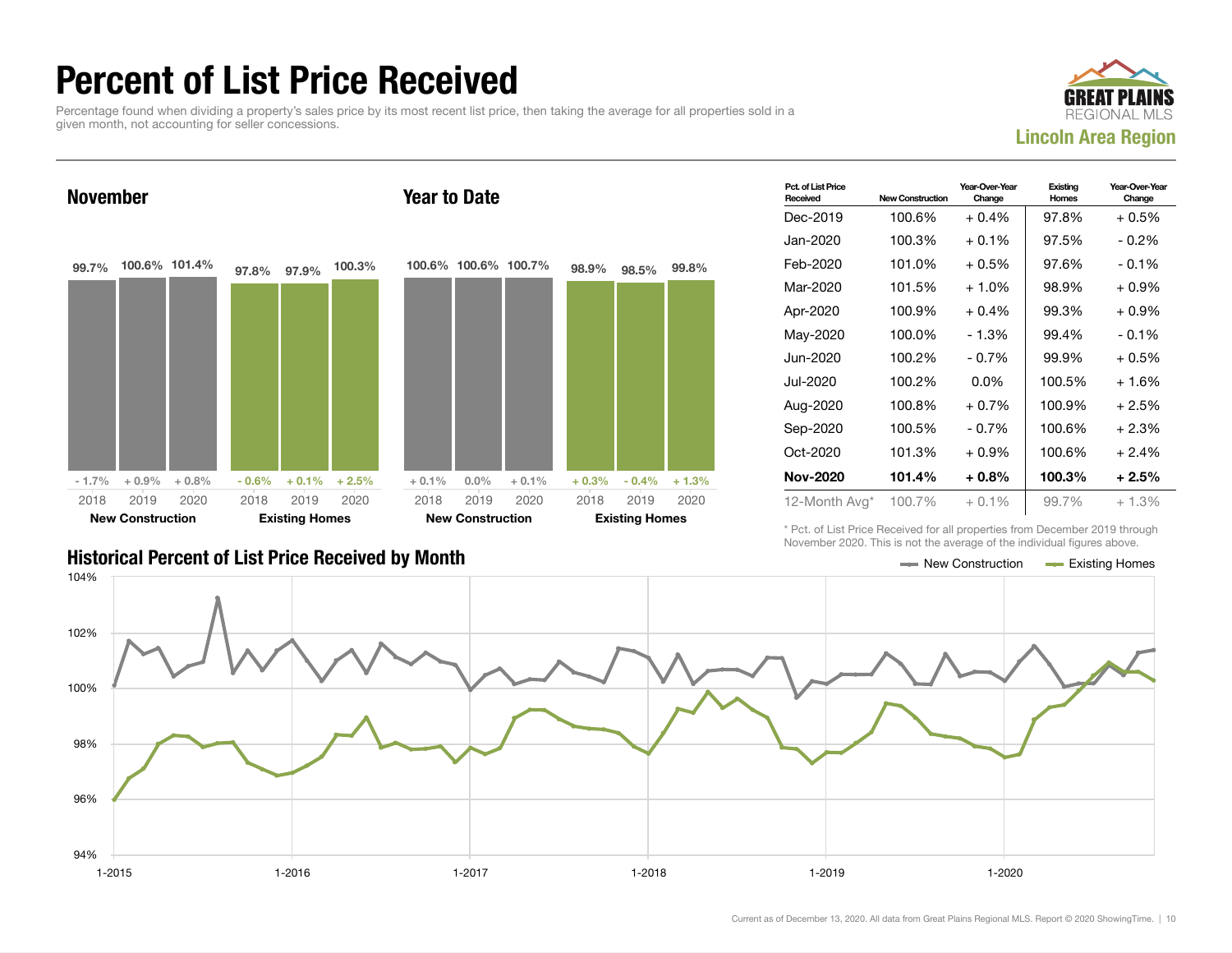## Housing Affordability Index

This index measures housing affordability for the region. For example, an index of 120 means the median household income is 120% of what is necessary to qualify for the median-priced home under prevailing interest rates. A higher number means greater affordability.





| <b>Affordability Index</b> | <b>New Construction</b> | Year-Over-Year<br>Change | Existing<br>Homes | Year-Over-Year<br>Change |
|----------------------------|-------------------------|--------------------------|-------------------|--------------------------|
| Dec-2019                   | 109                     | - 3.5%                   | 178               | $+1.7%$                  |
| Jan-2020                   | 108                     | $+3.8\%$                 | 184               | $+2.8%$                  |
| Feb-2020                   | 109                     | $0.0\%$                  | 194               | $+2.6%$                  |
| Mar-2020                   | 107                     | $-1.8%$                  | 183               | $-1.1\%$                 |
| Apr-2020                   | 110                     | $+12.2%$                 | 185               | $+5.7%$                  |
| May-2020                   | 109                     | $+2.8%$                  | 169               | $-2.3%$                  |
| Jun-2020                   | 107                     | - 1.8%                   | 173               | $+6.8%$                  |
| Jul-2020                   | 104                     | - 4.6%                   | 161               | $-2.4%$                  |
| Aug-2020                   | 109                     | $0.0\%$                  | 166               | - 8.8%                   |
| Sep-2020                   | 112                     | $+3.7%$                  | 166               | - 2.9%                   |
| Oct-2020                   | 106                     | $-0.9\%$                 | 164               | - 8.9%                   |
| Nov-2020                   | 99                      | $-3.9%$                  | 166               | - 10.8%                  |
| 12-Month Avg               | 107                     | $0.0\%$                  | 174               | $-1.7%$                  |

### Historical Housing Affordability Index by Month New Construction Existing Homes

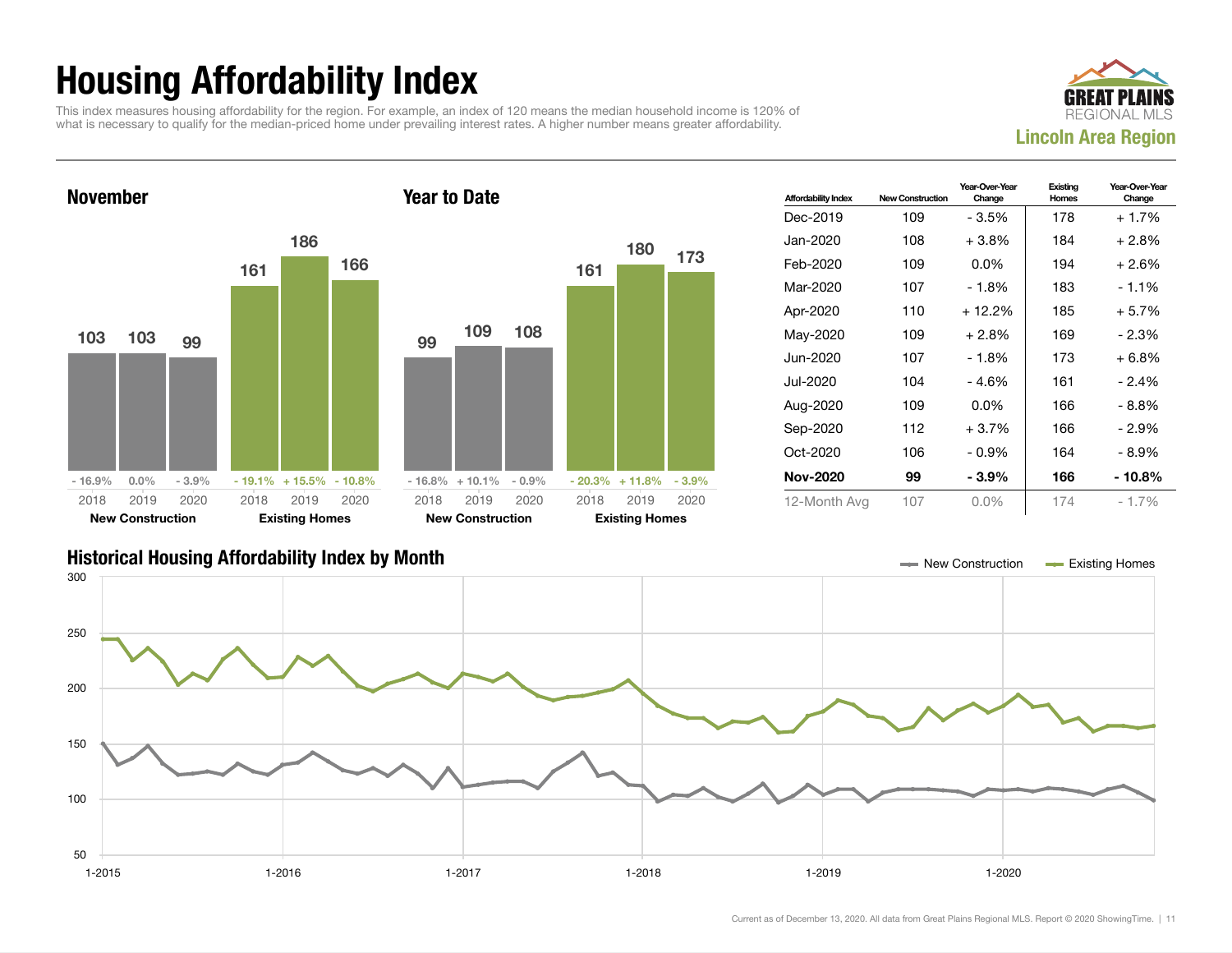### Inventory of Homes for Sale

The number of properties available for sale in active status at the end of a given month.







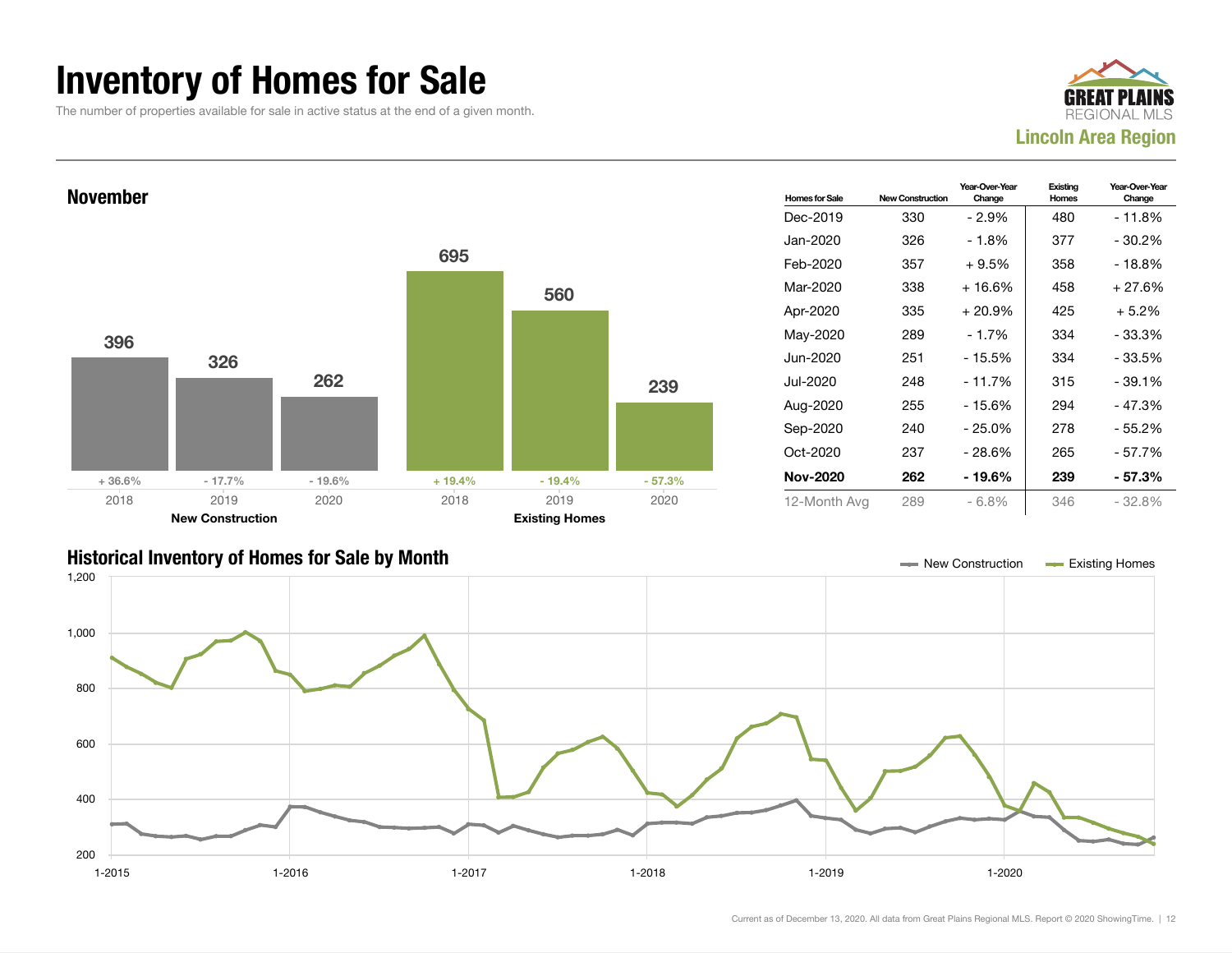## Months Supply of Inventory

The inventory of homes for sale at the end of a given month, divided by the average monthly pending sales from the last 12 months.





| <b>Months Supply</b> | <b>New Construction</b> | Year-Over-Year<br>Change | Existing<br>Homes | Year-Over-Year<br>Change |
|----------------------|-------------------------|--------------------------|-------------------|--------------------------|
| Dec-2019             | 6.0                     | $+15.4%$                 | 1.4               | - 17.6%                  |
| Jan-2020             | 6.2                     | $+26.5%$                 | 1.1               | - 35.3%                  |
| Feb-2020             | 6.5                     | $+32.7%$                 | 1.0               | - 28.6%                  |
| Mar-2020             | 6.1                     | $+35.6%$                 | 1.3               | + 18.2%                  |
| Apr-2020             | 6.1                     | $+41.9%$                 | 1.2               | $0.0\%$                  |
| May-2020             | 5.0                     | $+6.4%$                  | 1.0               | $-33.3%$                 |
| Jun-2020             | 4.2                     | $-14.3%$                 | 0.9               | $-40.0%$                 |
| Jul-2020             | 3.9                     | $-20.4%$                 | 0.9               | $-43.8%$                 |
| Aug-2020             | 3.8                     | $-29.6%$                 | 0.8               | $-52.9%$                 |
| Sep-2020             | 3.6                     | - 36.8%                  | 0.8               | - 55.6%                  |
| Oct-2020             | 3.4                     | $-43.3%$                 | 0.7               | $-63.2%$                 |
| <b>Nov-2020</b>      | 3.7                     | $-37.3%$                 | 0.6               | - 62.5%                  |
| 12-Month Avg*        | 4.9                     | $-4.6%$                  | 1.0               | $-37.0%$                 |

\* Months Supply for all properties from December 2019 through November 2020. This is not the average of the individual figures above.